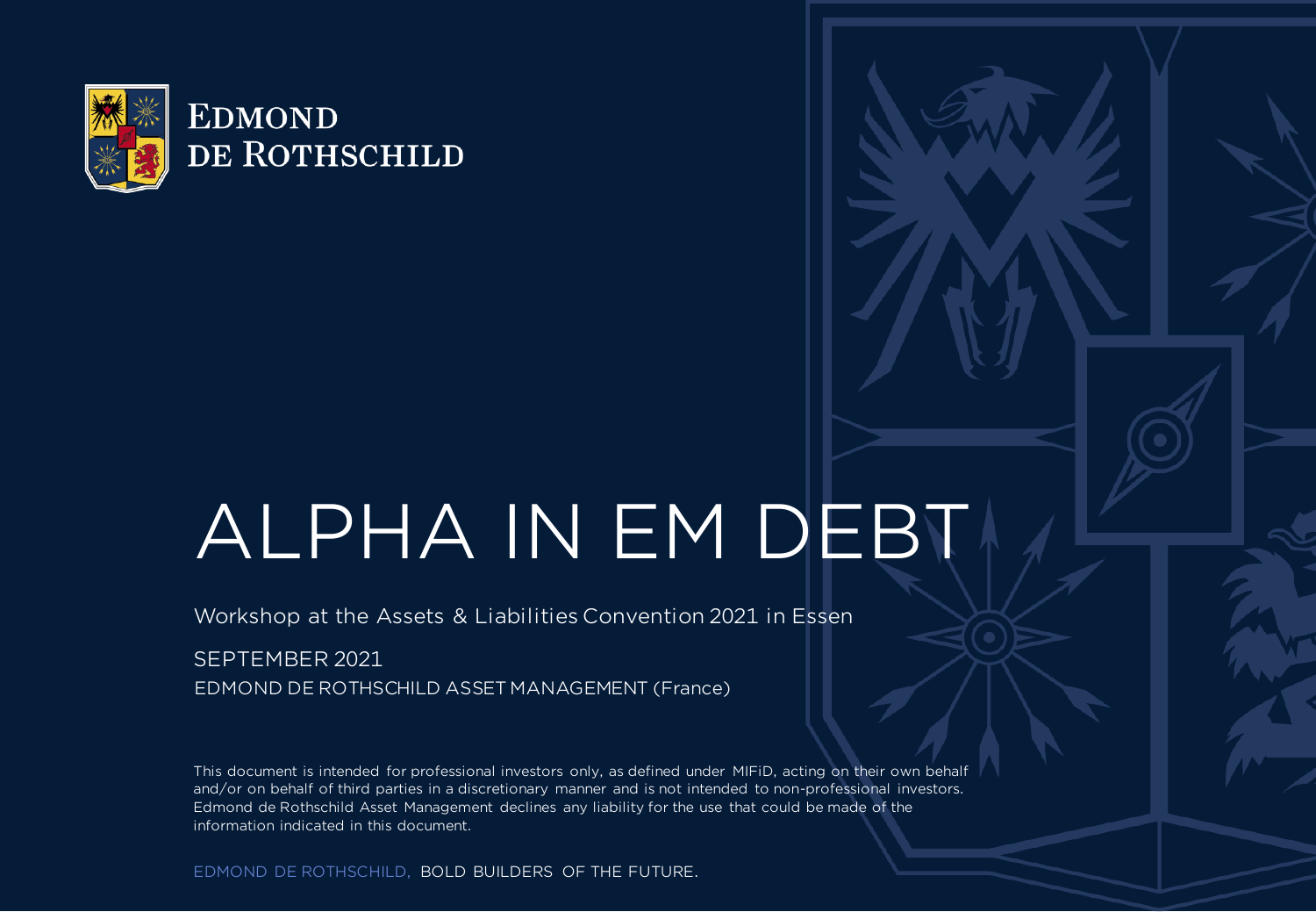## RATING PERTINENCE…

#### **Too much divergence between rating & valuation**  $\blacktriangleright$

|        | <b>JPM EMBI</b> | Greece    |        | <b>Petroperu 47s</b> | <b>Petrobras 43s</b> |        | Angola 48s        | Nigeria 47s |
|--------|-----------------|-----------|--------|----------------------|----------------------|--------|-------------------|-------------|
| Rating | BBB-            | <b>BB</b> | Rating | <b>BBB</b>           | BB-                  | Rating | в-                |             |
| Spread | 313bp           | 147bp     | Spread | 333bp                | 305bp                | Spread | 670 <sub>bp</sub> | 556bp       |

#### **Rating agencies are most of the time backward looking**  $\blacktriangleright$





**Source : Edmond de Rothschild Asset Management (Switzerland), Bloomberg as of 10/09/2021**

Past performance and past volatility are not reliable indicators for future performance and future volatility. They may vary over time.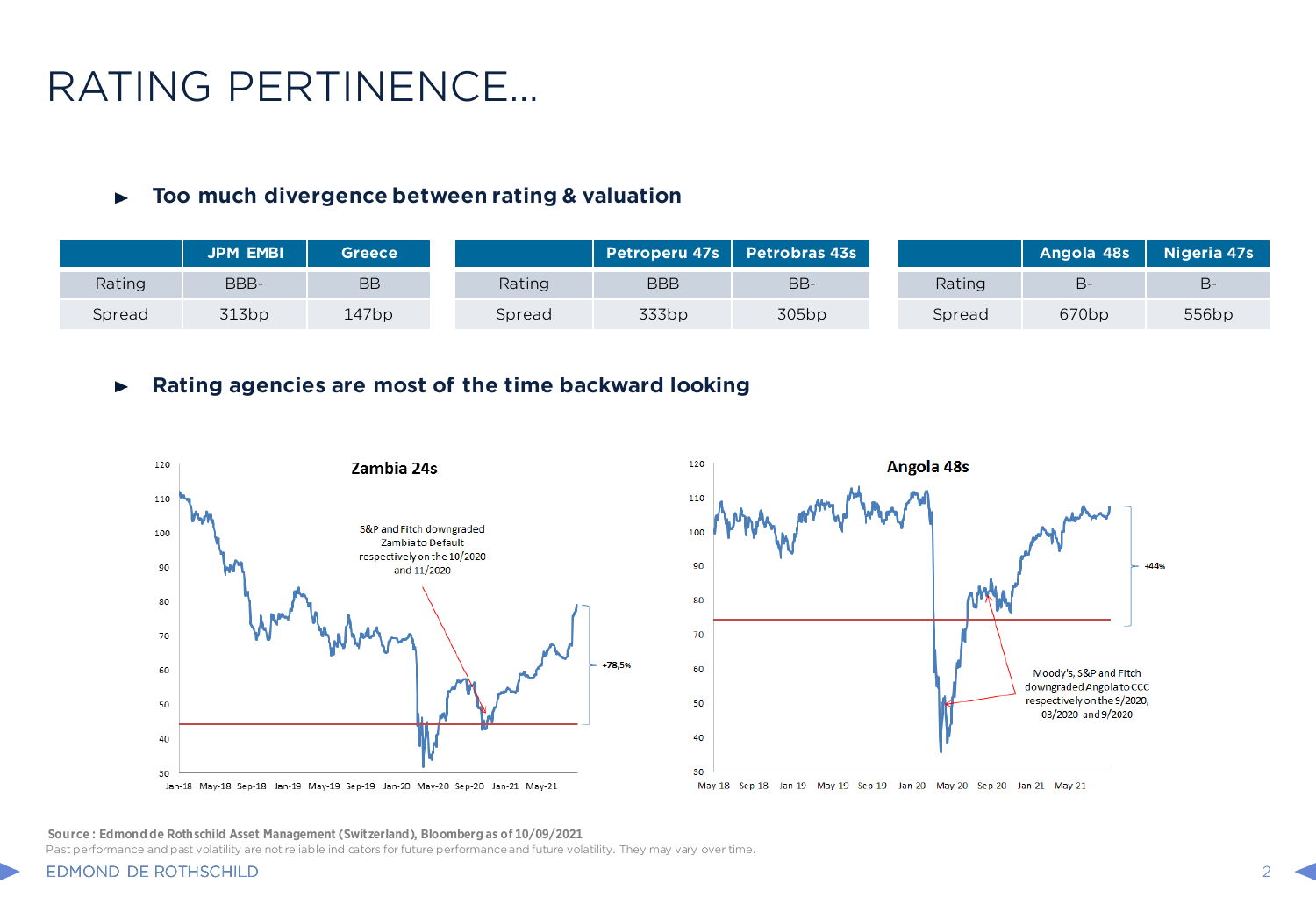## BEING CONTRARIAN IS KEY TO CREATE ALPHA

### **Next outperformers are often among the current underperformers Always paying attention to the market positioning**

| Worst in 2011 |           |           | 2012 return  | Worst in 2016 |            | 201    |
|---------------|-----------|-----------|--------------|---------------|------------|--------|
| Belize        | $-23.44%$ | $-22.69%$ |              | Belize        | $-36.30%$  | 57,13% |
| Argentina     | $-12.41%$ | 8.17%     | EMBI +18,54% | Mozambique    | $-11.02\%$ | 21.14% |
| Egypt         | $-10.95%$ | 19,66%    |              | Turkev        | $-1.01%$   | 11.90% |
| Pakistan      | $-9.38%$  | 34.79%    |              | India         | 2.00%      | 4.93%  |

| Worst in 2012 |           |        | 2013 return | Worst in 2017 |            | 201       |       |          |
|---------------|-----------|--------|-------------|---------------|------------|-----------|-------|----------|
| <b>Belize</b> | $-22.69%$ | 48.95% |             | Venezuela     | $-34.43%$  | $-20.29%$ |       |          |
| Jamaica       | 4.47%     | 7.42%  |             |               | EMBI-6.58% | Bolivia   | 0.47% | $-5.64%$ |
| Lebanon       | 5.00%     | 3.75%  |             | Latvia        | 2.16%      | <b>DM</b> |       |          |
| Jordan        | 7.93%     | 6.94%  |             | Slovakia      | 3.41%      | $-0.12%$  |       |          |

| Worst in 2013 |           |           | 2014 return | Worst in 2018 |           | 201       |
|---------------|-----------|-----------|-------------|---------------|-----------|-----------|
| Uruguay       | $-14.50%$ | 16.48%    |             | Zambia        | $-24.79%$ | 3.49%     |
| Turkev        | $-12.61%$ | 19,84%    | EMBI 5,53%  | Argentina     | $-22.22%$ | $-23,58%$ |
| Venezuela     | -12.34%   | $-28.74%$ |             | Nigeria       | $-10.73%$ | 22,57%    |
| Indonesia     | $-11.83%$ | 16.04%    |             | Senegal       | $-10.63%$ | 28,13%    |

| Worst in 2014 |            |          | 2015 return | Worst in 2019 |           | 202       |
|---------------|------------|----------|-------------|---------------|-----------|-----------|
| Ukraine       | $-29.77\%$ | 41.79%   |             | Lebanon       | $-36.48%$ | -74.61%   |
| Venezuela     | $-28.74\%$ | 16.95%   | EMBI 1.23%  | Argentina     | $-23.58%$ | $-23.80%$ |
| Russia        | $-10.16%$  | 21,11%   |             | Tajikistan    | 0.48%     | 14,86%    |
| Ecuador       | $-9.07%$   | $-2.98%$ |             | Bahrain       | 0.00%     | 4.94%     |

| Worst in 2015 |           |        | 2016 return | Worst in 2020 |           | 202       |
|---------------|-----------|--------|-------------|---------------|-----------|-----------|
| Zambia        | $-19.50%$ | 35,76% |             | Lebanon       | $-74.61%$ | $-31,57%$ |
| Iraq          | $-13.56%$ | 32,89% | EMBI 10,19% | Ecuador       | $-50,00%$ | 30,99%    |
| <b>Brazil</b> | $-13.39%$ | 20,56% |             | Sri Lanka     | $-31.30%$ | 16,98%    |
| Gabon         | $-10.64%$ | 26,55% |             | Argentina     | $-23,80%$ | $-3,67%$  |
|               |           |        |             |               |           |           |

**Source : Edmond de Rothschild Asset Management (Switzerland), JP Morgan as of 30/08/2021**

Past performance and past volatility are not reliable indicators for future performance and future volatility. They may vary over time.

| Worst in 2016 |           | 2017 return |            |  |
|---------------|-----------|-------------|------------|--|
| <b>Belize</b> | $-36,30%$ | 57,13%      |            |  |
| Aozambique    | $-11,02%$ | 21,14%      | EMBI 9,32% |  |
| Turkey        | $-1,01%$  | 11,90%      |            |  |
| India         | 2,00%     | 4.93%       |            |  |

| Worst in 2017 |           | 2018 return |            |  |
|---------------|-----------|-------------|------------|--|
| Venezuela     | $-34,43%$ | $-20,29%$   |            |  |
| Bolivia       | 0.47%     | $-5,64%$    | EMBI-4,61% |  |
| Latvia        | 2,16%     | <b>DM</b>   |            |  |
| Slovakia      | 3,41%     | $-0.12%$    |            |  |

| Worst in 2018 |           | 2019 return |             |  |
|---------------|-----------|-------------|-------------|--|
| Zambia        | $-24,79%$ | 3,49%       |             |  |
| Argentina     | $-22,22%$ | $-23,58%$   | EMBI 14,42% |  |
| Nigeria       | $-10,73%$ | 22,57%      |             |  |
| Senegal       | $-10,63%$ | 28,13%      |             |  |
|               |           |             |             |  |

| Worst in 2019 |           | 2020 return |            |  |
|---------------|-----------|-------------|------------|--|
| Lebanon       | $-36,48%$ | $-74,61%$   |            |  |
| Argentina     | $-23,58%$ | $-23,80%$   | EMBI 5,88% |  |
| Tajikistan    | 0,48%     | 14,86%      |            |  |
| Bahrain       | 0,00%     | 4.94%       |            |  |

| Worst in 2020 |           | 2021 return |            |  |
|---------------|-----------|-------------|------------|--|
| Lebanon       | $-74,61%$ | $-31,57%$   |            |  |
| Ecuador       | $-50,00%$ | 30,99%      |            |  |
| Sri Lanka     | $-31,30%$ | 16,98%      | EMBI 0,33% |  |
| Argentina     | $-23,80%$ | $-3,67%$    |            |  |
| Zambia        | $-17,55%$ | 47,43%      |            |  |

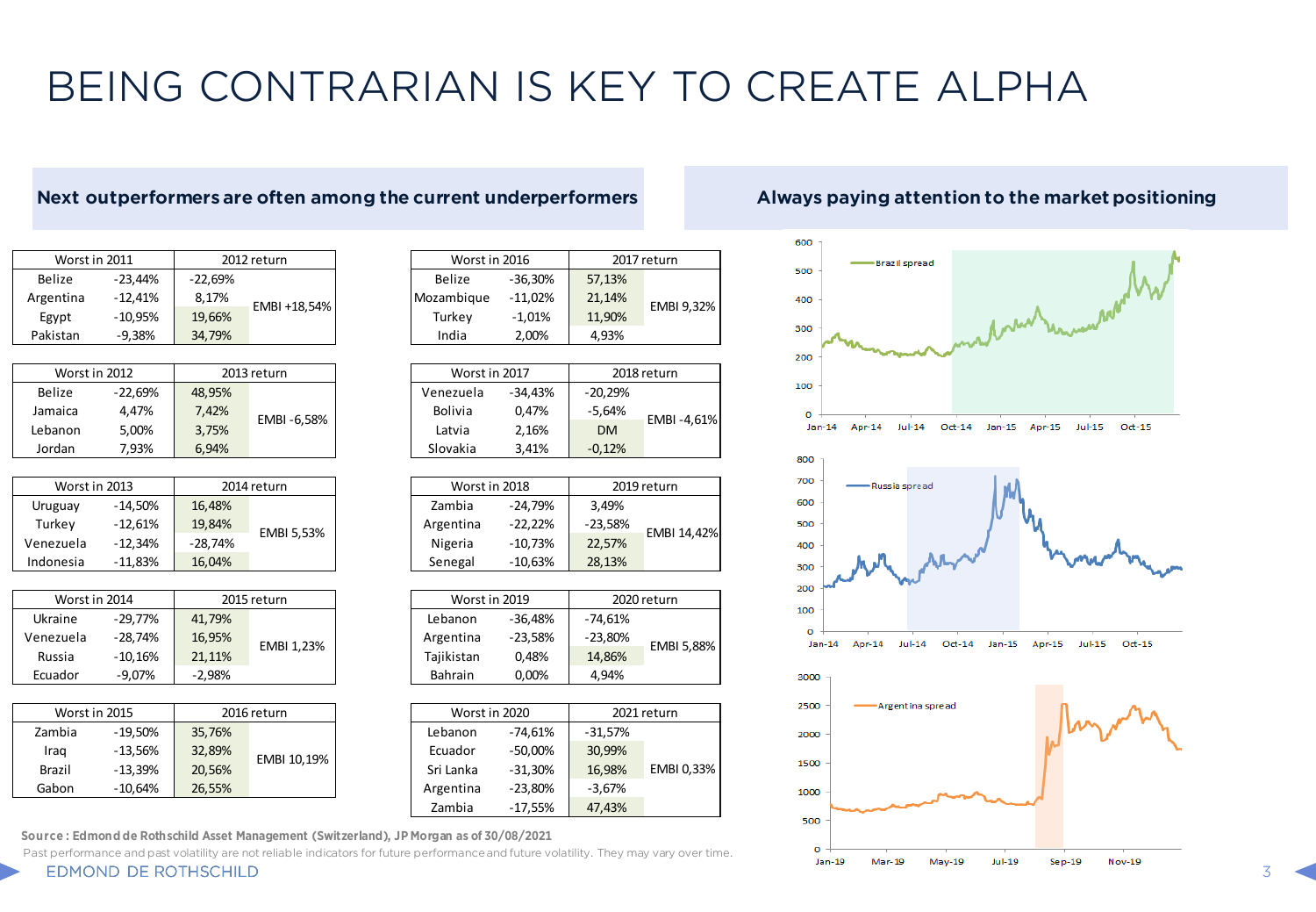## THINKING OUT OF THE BOX



### **Angola : Think beyond traditional bonds Argentina : Provinces are offering a better risk adjusted profile**



#### **Source : Edmond de Rothschild Asset Management (Switzerland), Bloomberg as of 10/09/2021**

Past performance and past volatility are not reliable indicators for future performance and future volatility. They may vary over time.

#### EDMOND DE ROTHSCHILD 4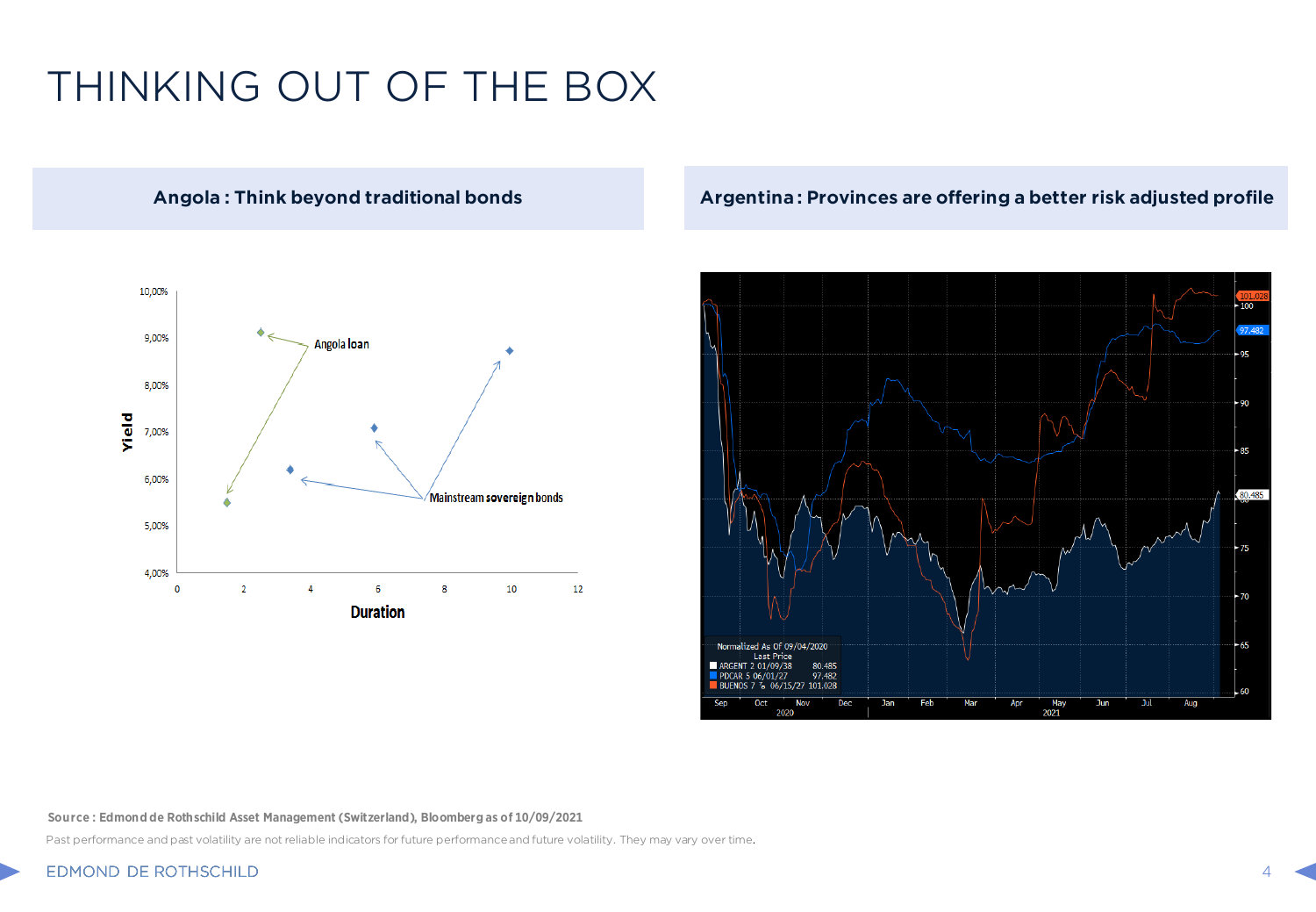## USING THE ALL EM UNIVERSE AND BEING FLEXIBLE



**Source : Edmond de Rothschild Asset Management (France)**



performance and future volatility. They may vary over time.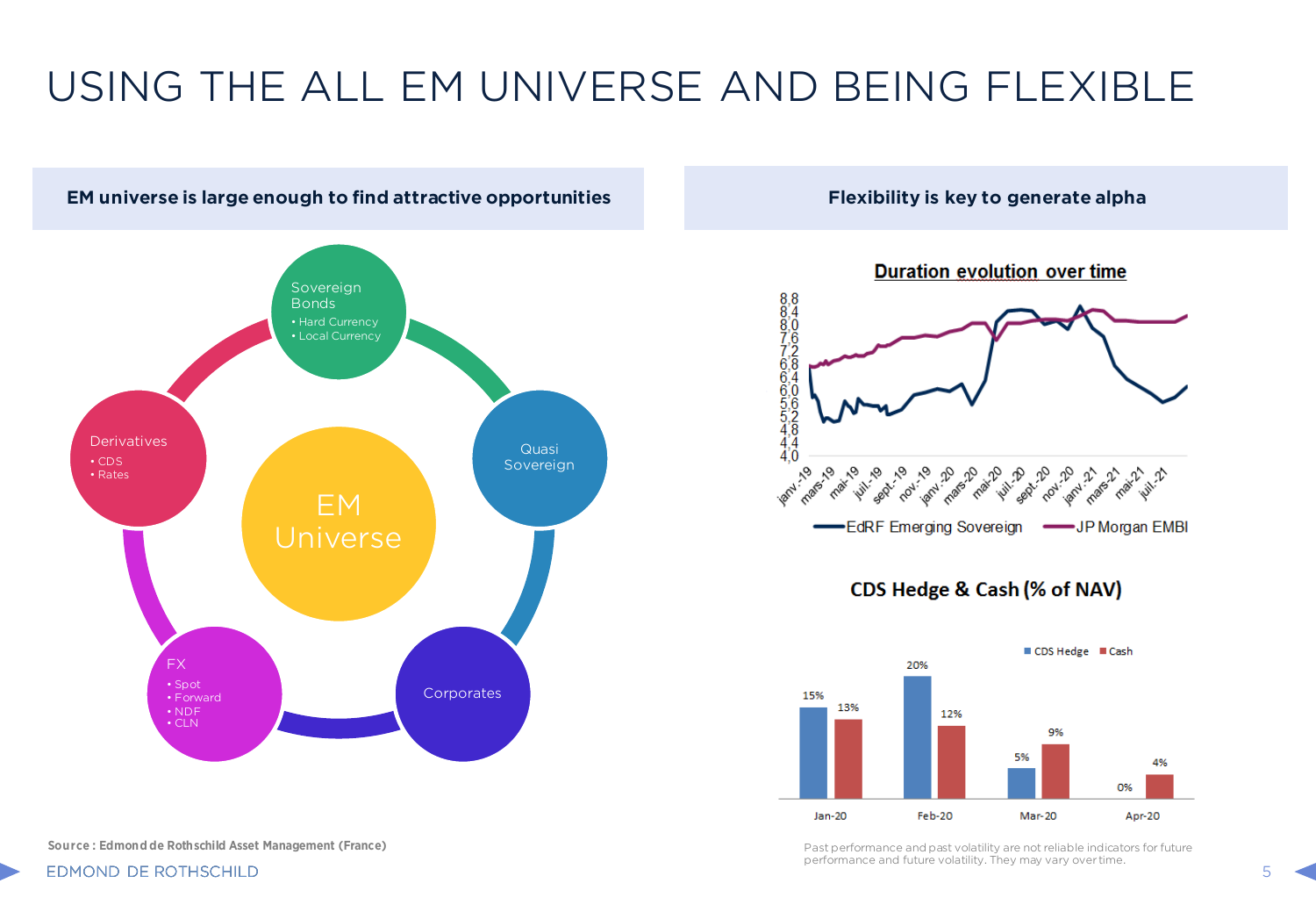## BE A LONG-TERM INVESTOR



|                                                                | Perf / Vol | Perf / MDD |
|----------------------------------------------------------------|------------|------------|
| EdRF Emerging Sovereign (I€ share)                             | 1,04       | 0,4        |
| JP Morgan EMBI Global Diversified (EUR hedged)                 | 0,7        | 0.27       |
| JP Morgan EMBI Global Diversified ex CCC Index<br>(EUR hedged) | 0.75       | 0,28       |
| Average Peers                                                  | 0.67       | 0.21       |

**Source : Edmond de Rothschild Asset Management (Switzerland) as of 10/09/2021**

Past performance and past volatility are not reliable indicators for future performance and future volatility. They may vary over time.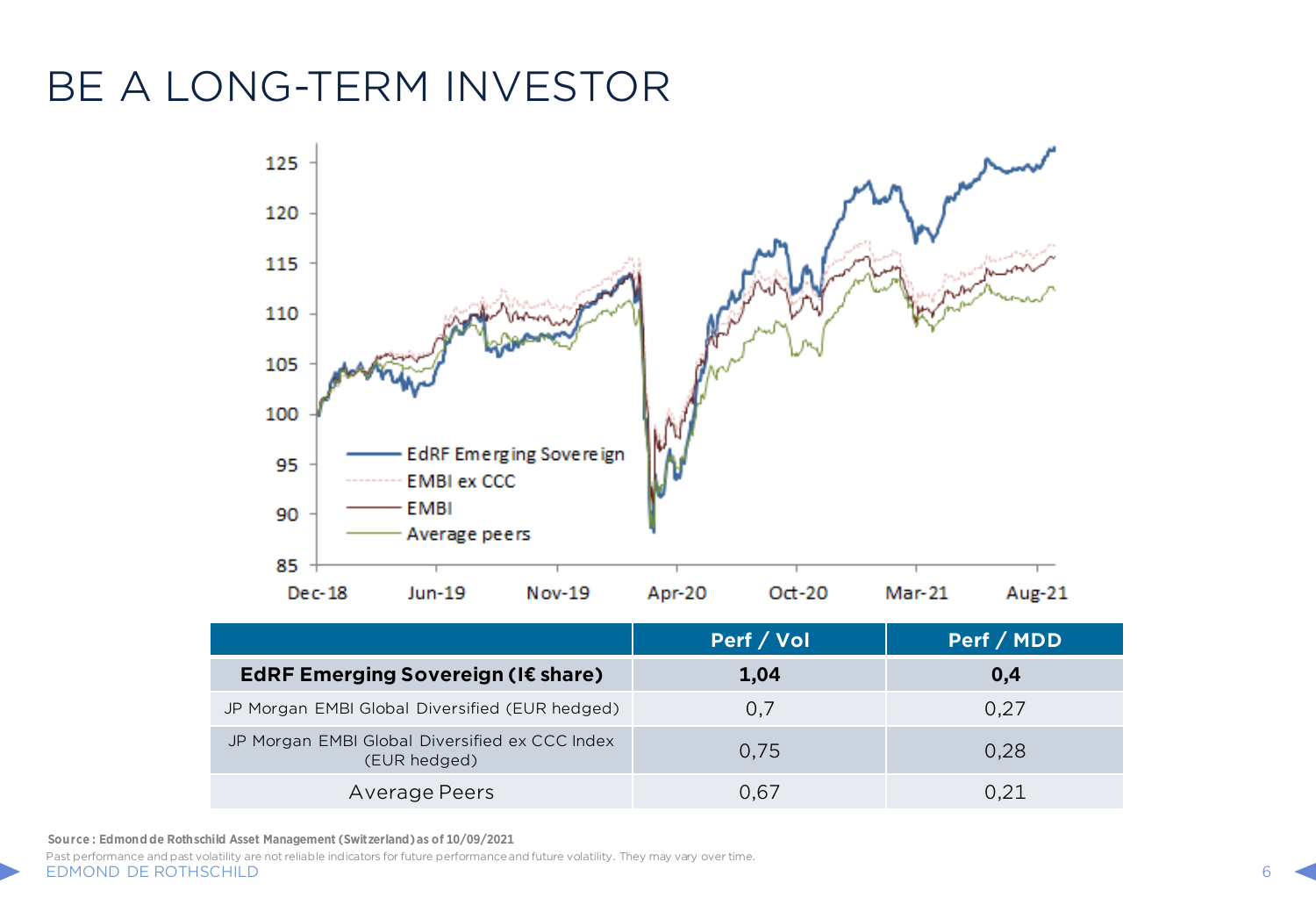## OUTLOOK DECORRELATION SHOULD BE THE KEY OVER THE NEXT YEARS

### **Global Macro**

- Rates should continue to be volatile with an upside trend and global liquidity should decrease over the next years
- $\triangleright$  Overall better fundamentals and strong IMF/G20 financial support
- Valuation in EM debt remains attractive in relative basis to DM especially the HY segment…
- …but overall EM spreads are rich

### **Country Focus**

- Remain exposed to idiosyncratic names where we can calibrate the risk like Belize, Zambia, Mozambique, Sri Lanka, Lebanon…
- HY beta names like Ukraine, Egypt or Turkey are offering attractive upside potential
- On IG space, Peru and Colombia start to be interesting
- 

### **Country Allocation (% of NAV)**



EDMOND DE ROTHSCHILD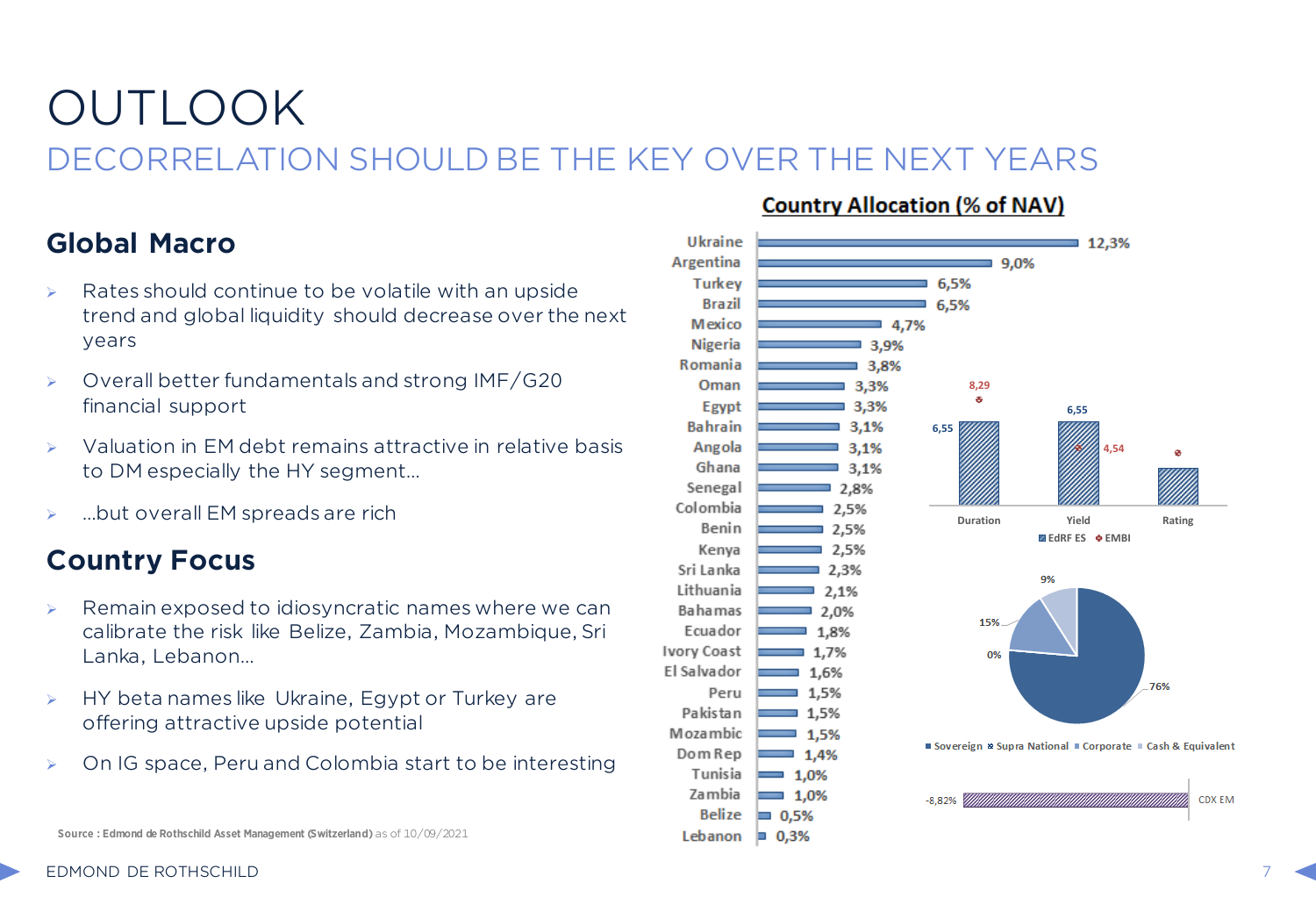## EDRF EMERGING SOVEREIGN MAIN RISKS  $(1/2)$

The risks described below are not exhaustive. It is the responsibility of investors to analyse each investment's risk and to come to their own opinion.

- Risk of capital loss:
	- The fund is not guaranteed, nor does it offer capital protection. There is some risk that the capital initially invested in the fund will not be fully recovered. Shareholders are hereby notified that the investment objective is provided for information purposes only. Under no circumstances can it be considered as a performance obligation for the asset management company.
- Discretionary management risk:
	- Discretionary portfolio management is based on the anticipation of trends in different markets. There is some risk that the fund may not be invested at all times in the most lucrative markets or financial instruments.
- Interest rate risk:
	- Interest rate risk is the risk linked to a rise in yields on the bond markets, which causes bond prices to fall and thus leads to a decrease in the fund's net asset value. A rise in yields can adversely impact performance over an undefined period; similarly, in the event of negative interest rate sensitivity, a decrease in yields can adversely impact performance over an undefined period, causing the fund's net asset value to decline as a result. The fund's interest rate sensitivity may fluctuate within a range of 0 to 15. Interest rate risk may cause the fund's net asset value to decline.

#### Credit risk:

- In the event of a credit event (e.g. significant widening of the spread between a given issuer and a government bond with the same maturity), or the default or downgrading of a bond issuer (e.g. downgraded credit rating), the value of the debt securities in which the fund is invested may decrease and, in turn, cause the fund's net asset value to decline. The use of High Yield bonds, within the limit of 100% of the fund's net assets, may increase the risk of a decrease in NAV, as these securities generate increased default risk. This fund should be considered as speculative and is specifically designed for investors aware of the inherent risks of investing in securities issued by companies with low or nonexistent ratings.
- Foreign exchange risk:
	- The fund may invest directly in currencies either for exposure or hedging purposes. Foreign exchange risk can impact up to 100% of the fund's net assets.
- Non-transferability risk:
	- This risk is associated with the impossibility of transferring a foreign currency from an account located in a given country to an account outside that country, or of transferring the domestic currency between two accounts domiciled in the country in question, or in favour of a person not residing in the country.
- Risks linked to investing in emerging markets:
	- The fund may be exposed to some securities incurring a higher degree of risk than that usually associated with investments on the main financial markets, due in large part to local political and/or regulatory factors. The legal framework of some countries in which the underlying UCITS and investment funds might invest may not offer investors the same guarantees in terms of protection or information as those usually offered by the main financial markets. The securities issued on some emerging markets may be significantly less liquid and more volatile than those issued on more mature markets. In this respect, the liquidity of emerging country securities is more restricted than developed country securities; as a result, holding such securities may increase the portfolio's level of risk. Market declines can be more sudden and more pronounced than in developed countries, potentially causing the fund's NAV to fall faster and more significantly.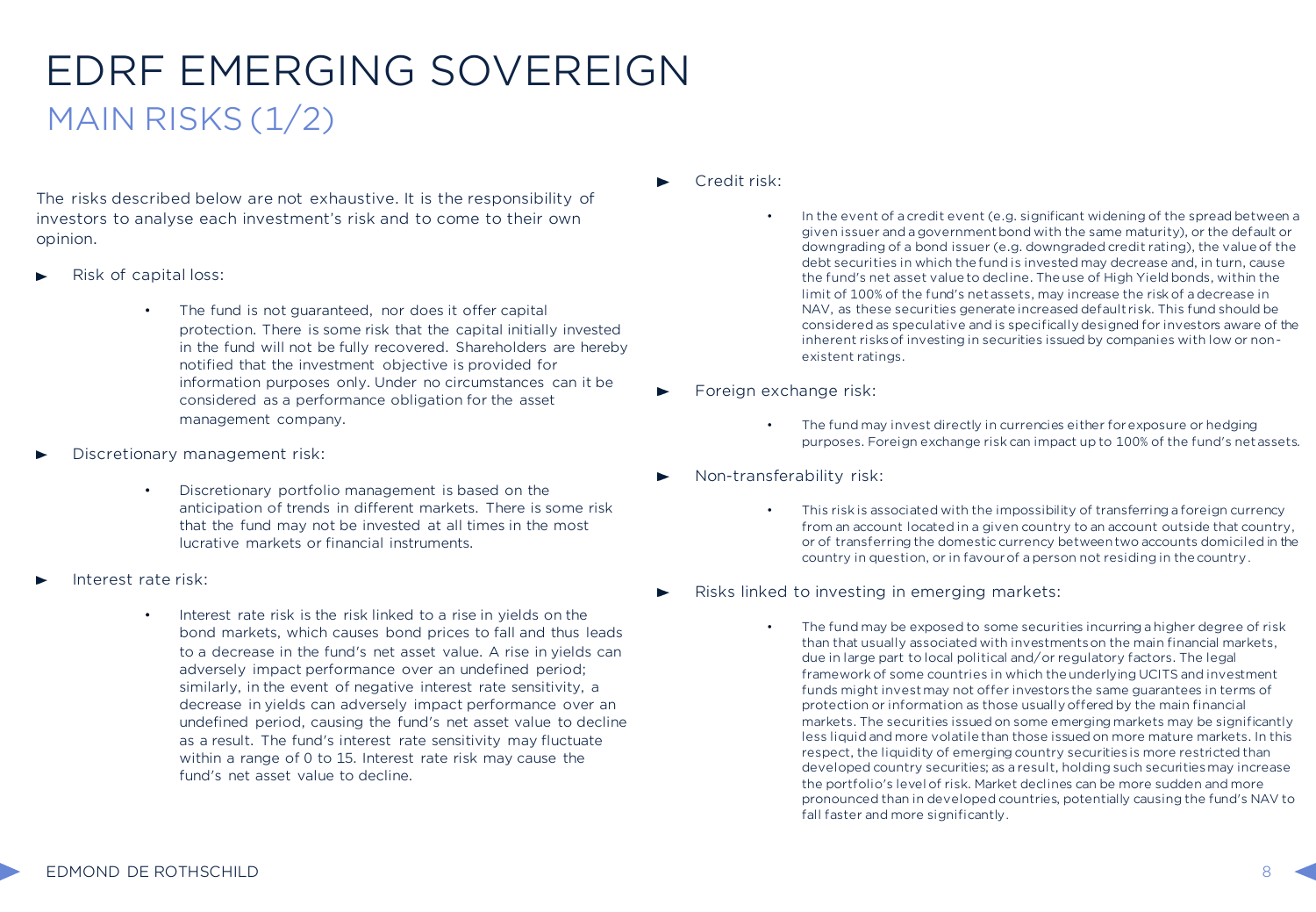### EDRF EMERGING SOVEREIGN MAIN RISKS (2/2)

Risk associated with financial contract commitments and counterparty risk:

- The fund is exposed to risks inherent to derivative products. Risks inherent to the use of futures, options and swaps include, but are not limited to:
	- $\triangleright$  downward and upward fluctuations in the prices of options, warrants, swaps and futures, due to changes in the prices of their underlying instruments;
	- $\triangleright$  gaps between the prices of derivatives and the value of their underlying instruments;
	- $\triangleright$  the occasionally limited liquidity of such instruments on the secondary market.
- The use of financial derivative instruments (FDIs) will result in the creation of leverage. The level of leverage is not expected to be in excess of 500% of the net asset value of the Sub-Fund under normal circumstances, but investors should note that higher levels of leverage are possible.
- Entering into derivative contracts on the OTC market exposes the fund to potential counterparty risk. In the event the counterparty to a derivative defaults, the fund is liable to incur a financial loss. Use of derivative products may therefore generate ris ks of specific losses for the fund, which it would not have been exposed to if such strategies were not implemented.

Risk linked to hybrid products (convertible bonds):

• As convertible bonds can be converted into shares, they introduce equity risk into bond portfolios. They also expose the port folio to equity market volatility, which is stronger than bond market volatility.

Foreign exchange risk:

• Foreign exchange risk is the risk linked to fluctuations of the currency in which some or all of the assets are invested, which may affect the investment return for an investor whose reference currency is a different currency. Investments in securities issued in foreign currencies are limited to 20% and are hedged against foreign exchange risk. However, unitholders could be exposed to a residual degree of foreign exchange risk.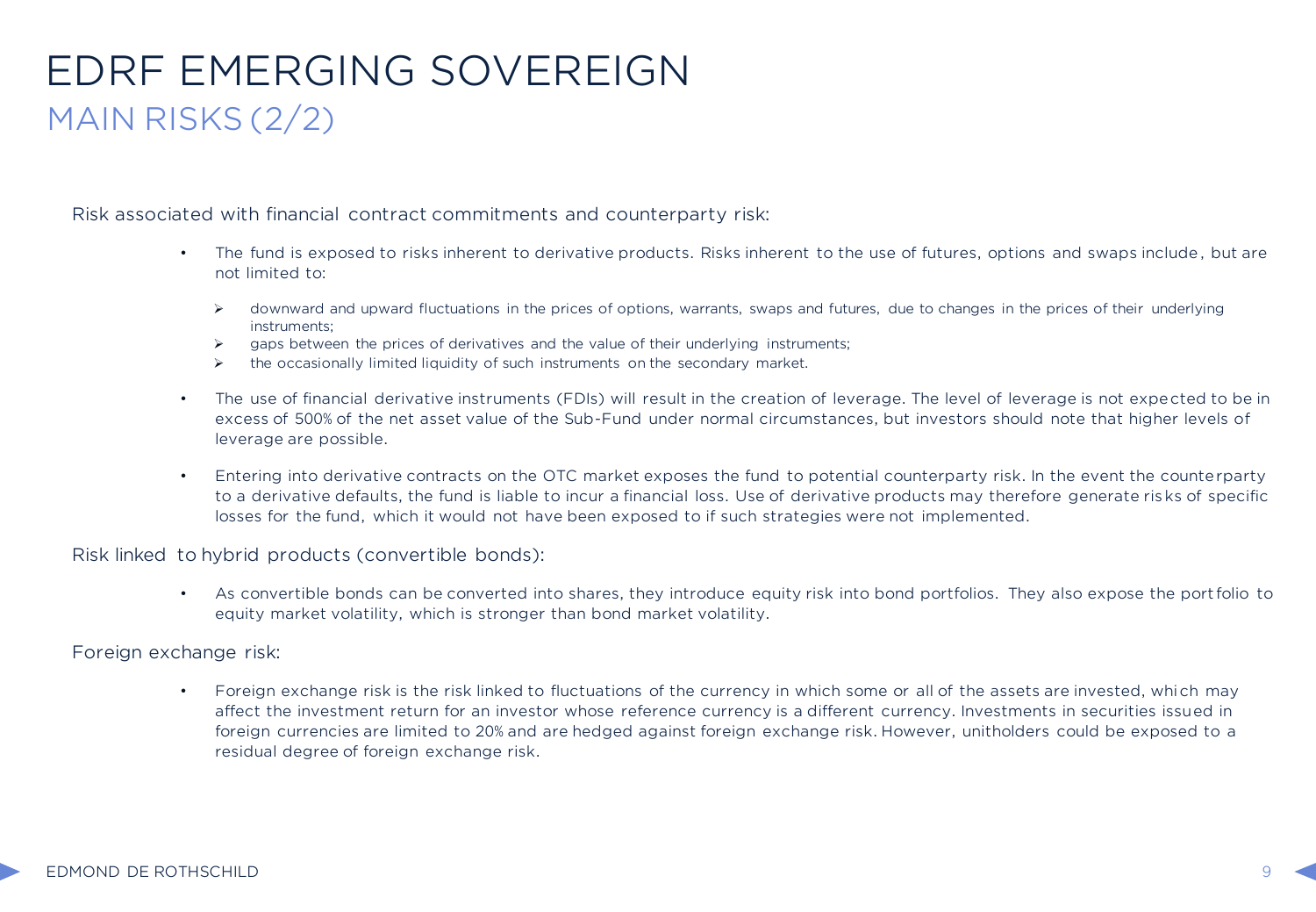## DISCLAIMER

September 2021. This document is issued by Edmond de Rothschild Asset Management (France).

This document is non-binding and its content is exclusively designed for information purposes. Any reproduction, alteration, disclosure or dissemination of this material in whole or in part without prior written consent from the Edmond de Rothschild Group is strictly prohibited.

The information provided in this document should not be considered as an offer, an inducement, or a solicitation to deal, by anyone in any jurisdiction where it would be unlawful or where the person providing it is not qualified to do so. It is not intended to constitute, and should not be construed as investment, legal, or tax advice, nor as a recommendation to buy, sell or continue to hold any investment. EdRAM shall incur no liability for any investment decisions based on this document. This document has not been reviewed or approved by any regulator in any jurisdiction. The regulation concerning marketing conditions of UCITS and AIFs ("Funds" hereafter) varies from country to country. The Funds presented herein may not be registered and/or authorised in your country. You should seek advice from your professional advisor if you are in doubt as to whether any of the Funds mentioned might be suitable for your individual situation.

This document is not intended for citizens or residents of the United States of America or "U.S. Persons" as defined by "Regulation S" under the U.S. Securities Act of 1933. No investment product presented herein is registered under the Securities Act of 1933 or any other United States regul ation. Then, they cannot be offered or sold directly or indirectly in the United States of America, to or to the benefit of residents and citizens of the United States of America and to «U.S. Persons».

The figures, comments, forward looking statements and elements provided in this document reflect the opinion of EdRAM on market trends based on economic data and information available as of today. They may no longer be relevant when investors read this document. In addition, EdRAM shall assume no liability for the quality or accuracy of information / economic data provided by third parties. Any investment involves specific risks. We recommend investors to ensure the suitability and/or appropriateness of any investment to its individual situation, using appropriate independent advice, where necessary. Furthermore, investors must read the key investor information document (KIID) and/or any other legal documentation requested by local regul ation, that are provided before any subscription and available at www.edmond-de-rothschild.com under the "Fund Center" section, or upon request free of charge. Past performance and past volatility are not reliable indicators for future performance and future volatility. Performance may vary over time and be independently affected by, inter alia, changes in exchange rates. Performance data does not include commissions and costs incurred on subscriptions and redemptions of units or shares of the Funds.« Edmond de Rothschild Asset Management » or « EdRAM » refers to the Asset Management division of the Edmond de Rothschild Group. In addition, it is the commercial name of the asset management entities (including branches and subsidiaries) of the Edmond de Rothschild Group.

EdR Fund Emerging Sovereign is a sub fund of the Luxembourg-regulated SICAV which is approved by the CSSF and approved for marketing in Germany, Austria, Belgium, Spain, France, Italy, United Kingdom and Switzerland.

EdR Fund Emerging Sovereign - CNMV registration number: n. o229

GLOBAL DISTRIBUTOR **EDMOND DE ROTHSCHILD ASSET MANAGEMENT (FRANCE)** 47 rue du Faubourg Saint-Honoré / FR - 75401 Paris Cedex 08 Société anonyme governed by an executive board and a supervisory board with capital of 11,033,769 euros AMF Registration No. GP 04000015 - 332.652.536 R.C.S. Paris

MANAGEMENT COMPANY **EDMOND DE ROTHSCHILD ASSET MANAGEMENT (LUXEMBOURG)**

4 rue Robert Stumper / LU - 2557 Luxembourg

#### **SUB INVESTMENT MANAGER**

EDMOND DE ROTHSCHILD (SUISSE) 18 rue de Hesse / CH - 1204 Geneva